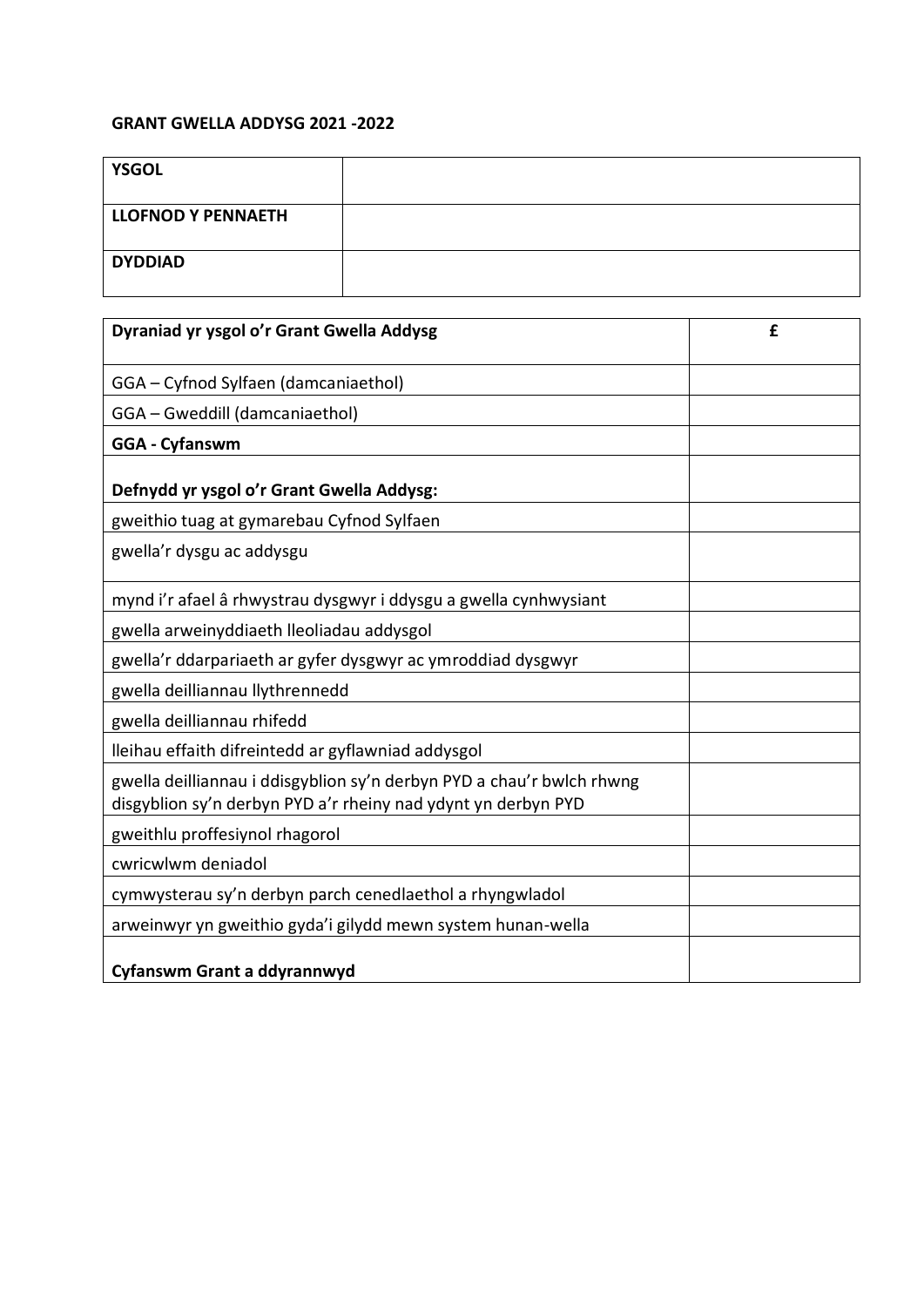## **EDUCATION IMPROVEMENT GRANT 2021- 22**

| <b>SCHOOL</b>                   | <b>Ysgol Rhiwabon</b>     |
|---------------------------------|---------------------------|
| <b>SIGNATURE OF HEADTEACHER</b> | <b>Mrs M Ferron-Evans</b> |
| <b>DATE</b>                     | October 2021              |

| <b>School allocation of Education Improvement Grant</b>                | £36,835.00                                                                                                                                                                                           |
|------------------------------------------------------------------------|------------------------------------------------------------------------------------------------------------------------------------------------------------------------------------------------------|
| EIG - Foundation Phase (notional)                                      |                                                                                                                                                                                                      |
| EIG - Other (notional)                                                 |                                                                                                                                                                                                      |
| EIG - Total                                                            | £36,835.00                                                                                                                                                                                           |
| <b>School use of the Education Improvement Grant:</b>                  |                                                                                                                                                                                                      |
|                                                                        |                                                                                                                                                                                                      |
| improving teaching & learning                                          | Supply costs to cover for staff training<br>$-£10000$                                                                                                                                                |
|                                                                        | <b>Education Planning Resources</b><br>$-£5000$                                                                                                                                                      |
| addressing learners' barriers to learning and improving inclusion      | School Cloud to improve engagement<br>£548.00                                                                                                                                                        |
| improving the leadership of educational settings                       | Prince's Teaching Institute leadership<br>projects across the UK for 3 staff<br>£1288.00                                                                                                             |
| improving the provision for learners and the engagement of<br>learners | PSHE engagement - £125.00<br>Digimap<br>$-£159.00$<br>Math's Watch<br>$-£150.00$<br>Accelerated reader - £4611.00<br>Provision of staff<br>$-$ £2036.00<br>Support for Acc. Rdr.<br>(3 hrs per week) |
| improved outcomes in literacy                                          | Provision of specialist staff to offer<br>extra 1-1 support (2.5 hrs week)<br>$-£1320$                                                                                                               |
| improved outcomes in numeracy                                          | Specialist Math's TA for KS3 & 4<br>£10,421                                                                                                                                                          |
| reducing the impact of deprivation on educational outcomes             | Please refer to the PDG Grant                                                                                                                                                                        |
| improving outcomes for pupils in receipt of FSM & to narrow the        | Please refer to the PDG Grant                                                                                                                                                                        |